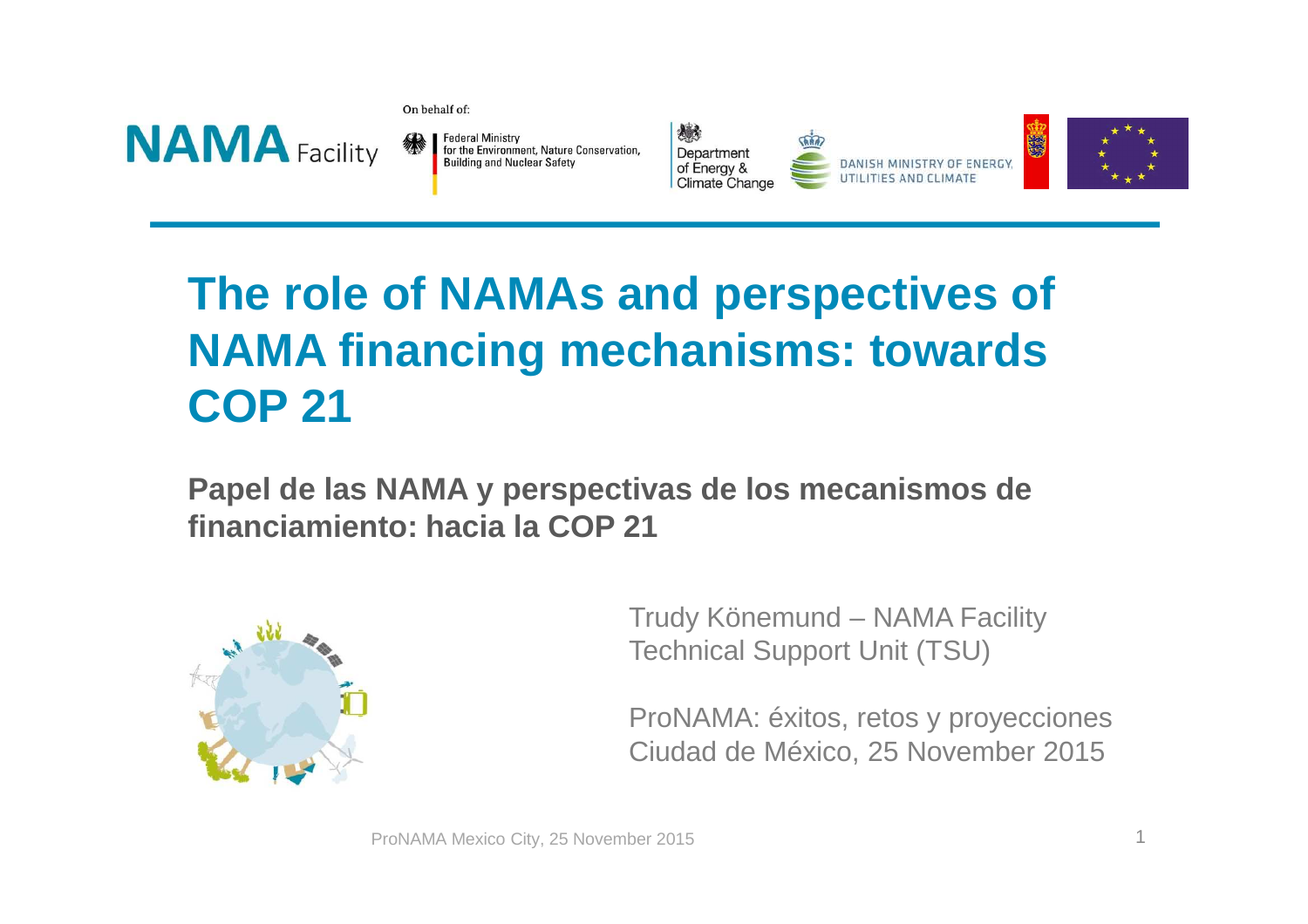### **Contents**

- $\bullet$ Need for GHG mitigation
- The concept of NAMAs $\bullet$
- $\bullet$ Current status of NAMAs
- $\bullet$ Climate finance for NAMAs
- $\bullet$ NAMA Facility
- $\bullet$ NAMA Support Projects: financial mechanisms
- •Lessons learned and conclusions
- $\bullet$ Perspectives post-COP 21

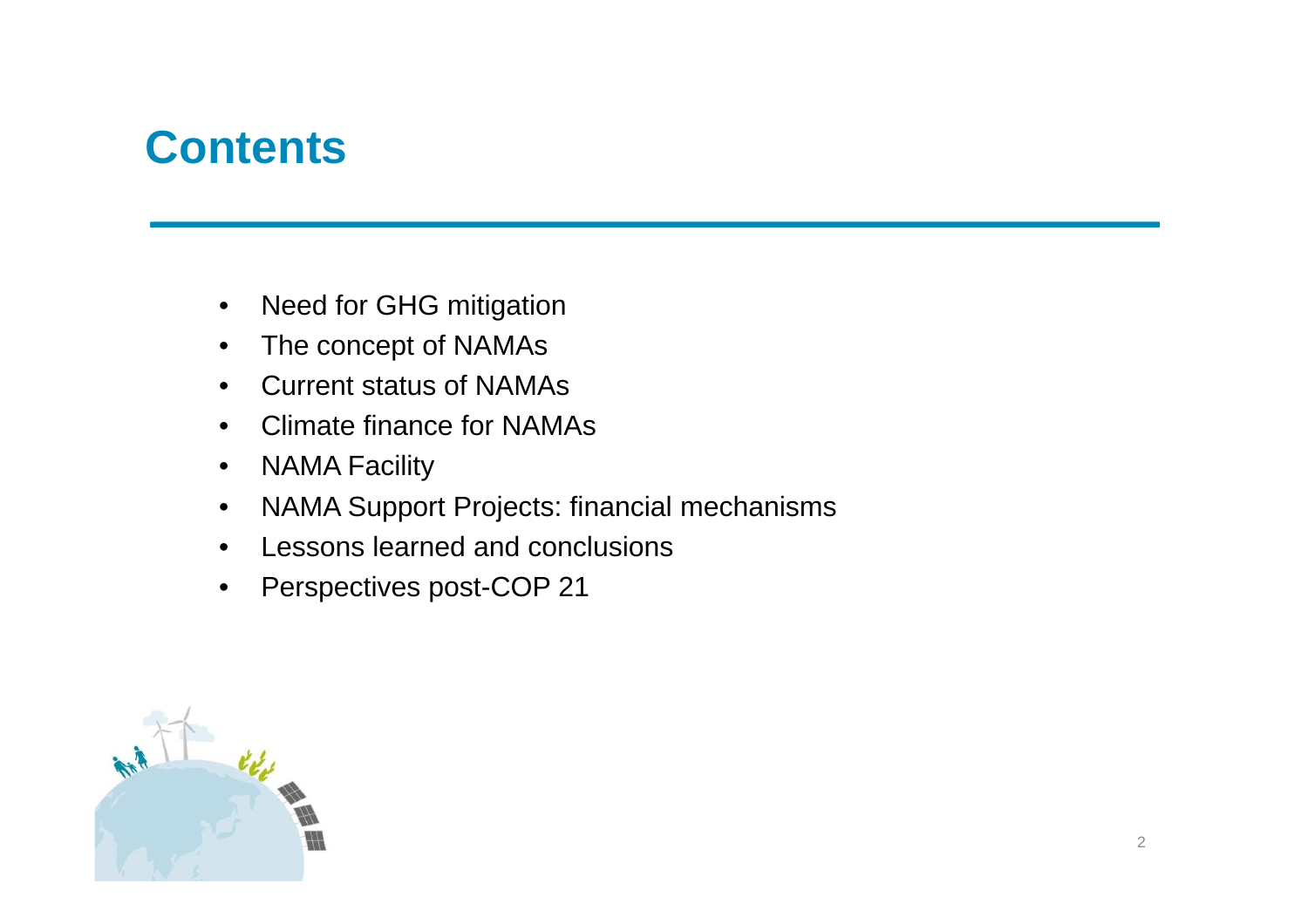## **The Need for GHG Mitigation**



- • The major challenge of international climate policy is to reduce GHG emissions to a level consistent with the **2°C objective.**
- •147 Parties communicated their Intended Nationally Determined Contributions (INDCs) by 1 October 2015 to the UNFCCC. Implementation of INDCs is estimated to result in **substantially slowing down global emissions** by 2025/2030.
- • However there is still an **emission gap** of 12-14 GtCO2e, meaning that current INDCs would limit the global **temperature rise to 2.7°C** towards the end of the century.
- •Keeping the temperature increase below  $2^{\circ}$  will therefore require **bold mitigation action by developed and developing countries** to achieve climate neutrality in the second half of the century based on least-cost scenarios.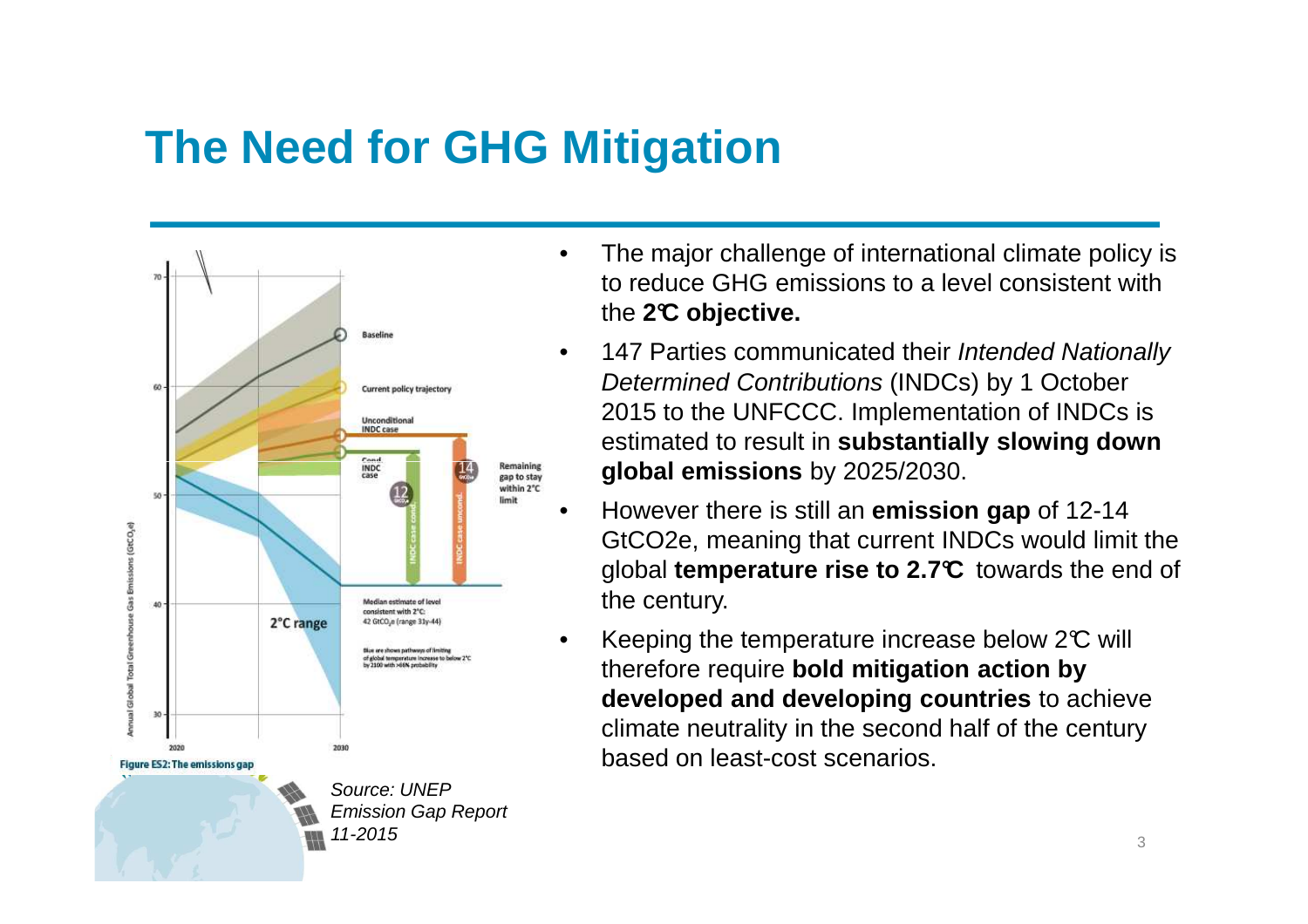### **The concept of NAMAs: what was agreed?**

"Developing country Parties will take "nationally appropriate mitigation actions in the context of **sustainable development,** supported and enabled by technology, financing and capacity building, in a measurable, reportable and verifiable [ **MRV**] manner" (Bali Action Plan, UNFCCC 2007)

"…. aimed at **achieving a deviation in emissions relative to 'business as usual' emissions** in 2020" and

"…. developed country Parties shall provide enhanced financial, technological and capacity building support for the preparation and implementation of NAMAs". (Cancún Agreements, UNFCCC 2010)

- → **Voluntary climate protection measures** taken by developing countries,<br>embedded within their national development plans embedded within their national development plans.
- supported and enabled by **financing, technology, and capacity building** from developed countries.
- $\rightarrow$ **Measurement, Reporting and Verification (MRV)** of these actions is important to generate transparency on their effectiveness and facilitate decision-making.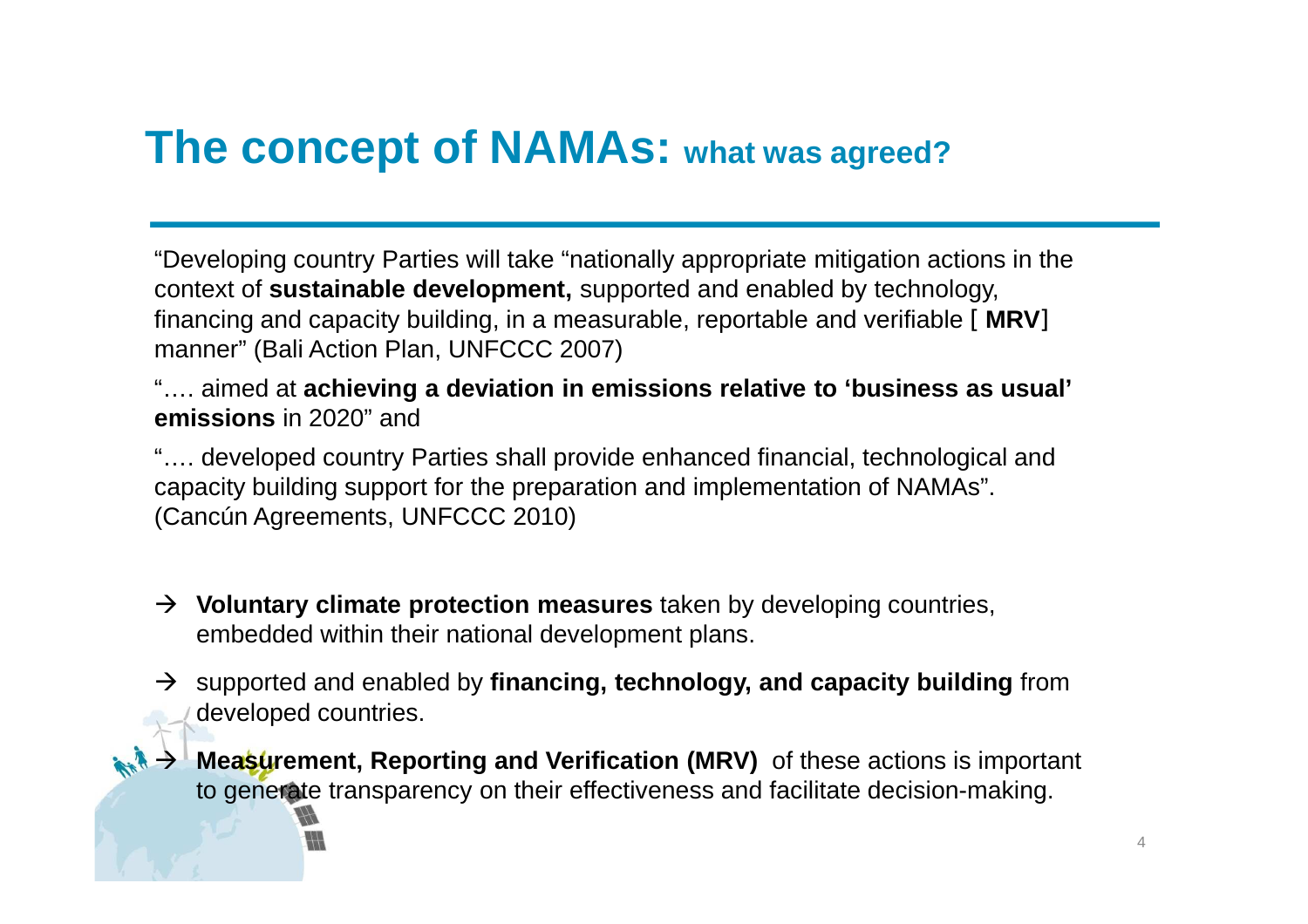### **The concept of NAMAs: Fundamental elements**

Emerging consensus on some characteristics that serve to strengthen the transformational change potential of NAMAs:

- ›Country-driven and **anchored in national development strategies and plans**
- › NAMAs should strive to be **sector-wide programmes** that are national in scope, even if regional or municipal elements could form part of the overall design
- › **Combination of policy and finance:**
	- • Policies should serve to create an enabling environment and channel financial flows into low-carbon investments.
	- • Financial mechanisms should address barriers for investment and leverage potential public support for mitigation activities, thus activating the private sector, who has significant financial resources.

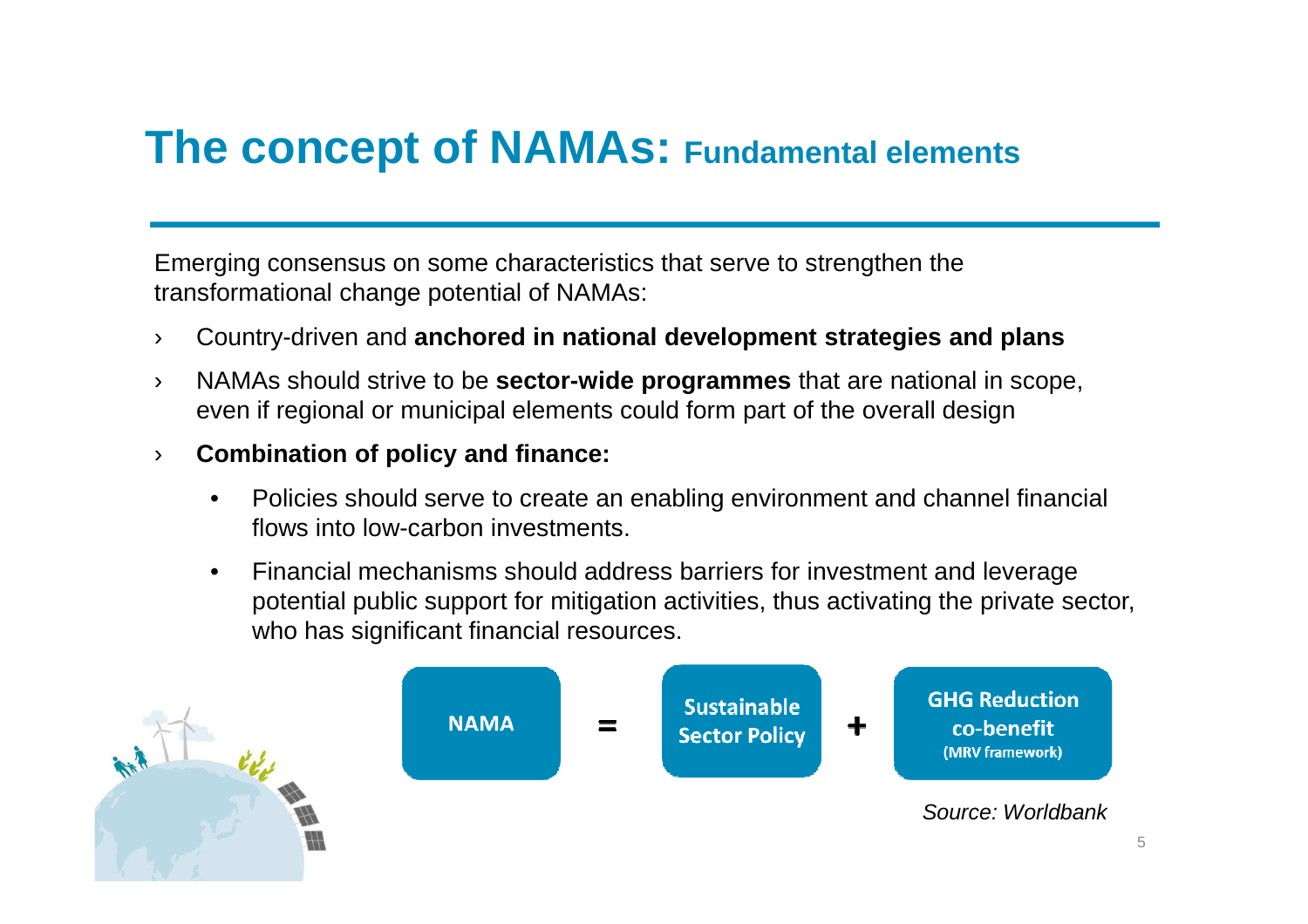## **Status of NAMAs**



- • 110 NAMAs are registered in the **UNFCCC NAMA Registry**, and 151 in the **NAMA Database**
- • Latin America is the region with most NAMAs
- • Several countries are setting up their own registry
- • Energy supply is the most common sector, but also transport, waste management and buildings
- • Focus on NAMA readiness, NAMA implementation is still moving slow

Source: Mitigation Momentum, NAMA status report June 2015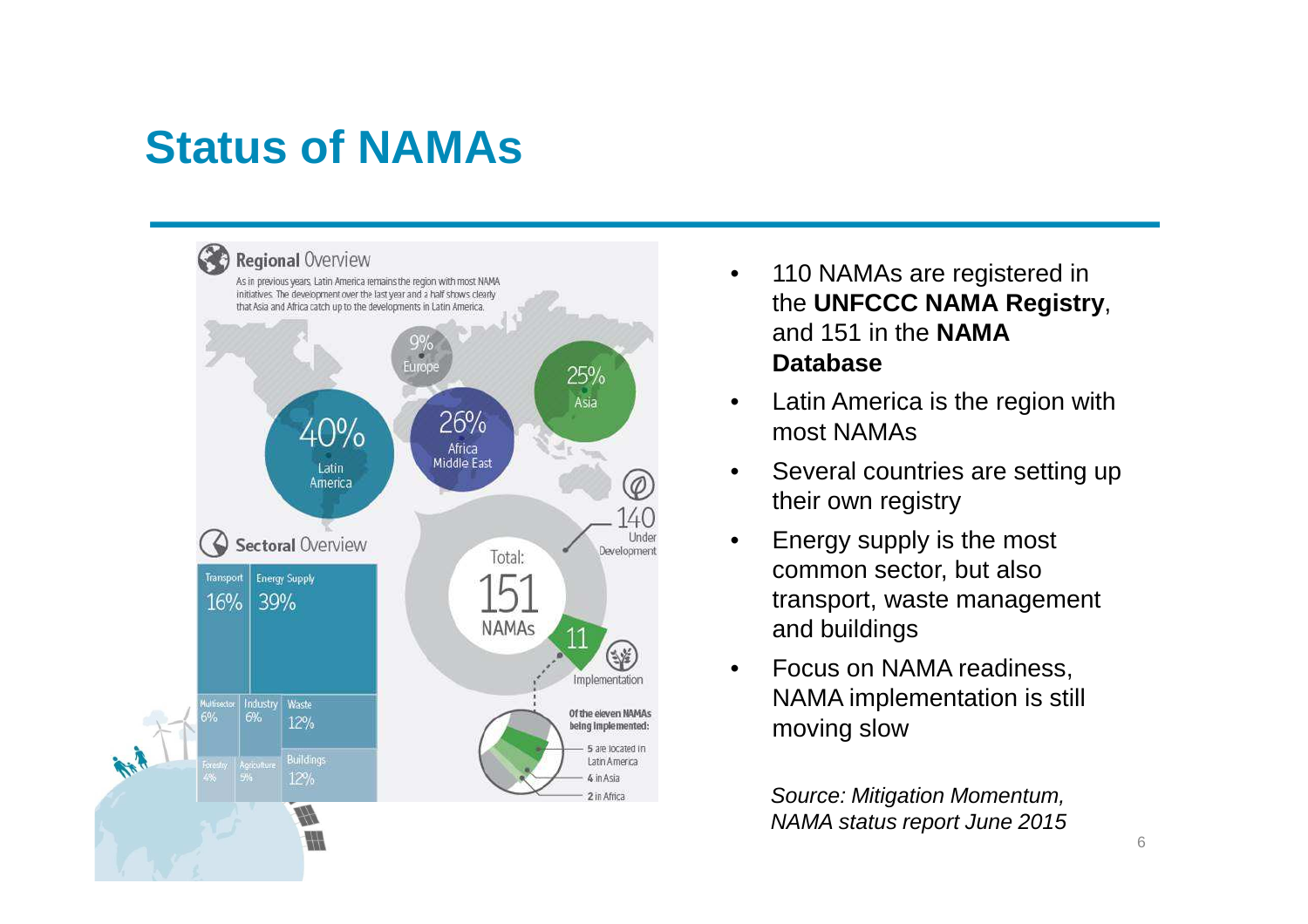## **Climate finance for NAMAs**

Financial support for NAMAs is available through a variety of sources and instruments. Complex interactions between sources of finance, the role of actors and decision makers, and the different financial instruments.

| Public        | Private       |
|---------------|---------------|
| Domiestic     | Domiestic     |
| <b>Public</b> | Private       |
| International | International |

Sources of finance

e and the order of <u>leveraging</u> finance for climate-friendly investment



Actors:

−

- National Governments
- − Bilateral agencies and Development Finance Institutions (DFIs)
	- Multilateral Development Banks MDBs, (e.g. IADB, ADB, EIB, ERDB) and agencies (UNEP, UNDP) and Climate Funds (GCF, CIF etc.)
- Private Investors
	- Sources: UNEP-DTU, S. Lütken, CPI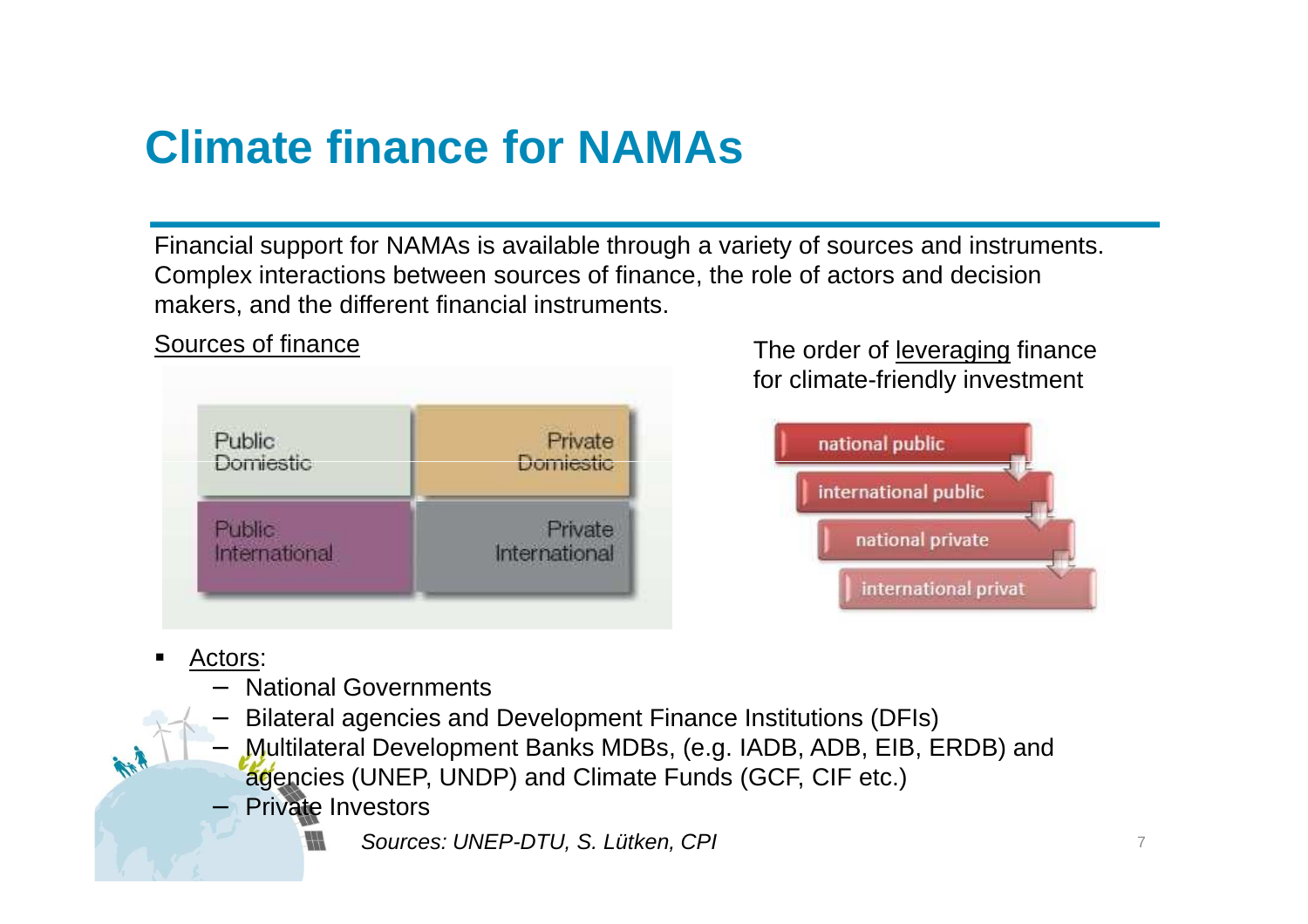## **Climate finance for NAMAs**

#### Financial instruments (example)

- −Grants, budget support, incl. TA
- Debt: loans with different levels of concessionality
- −Equity

−

 Risk mitigation measures: guarantees, insurance, export creditss



Issues related to the financing of NAMAs:

- Cost efficiency in emissions reductions
- − Leveraging sufficient capital to meet the demand for funding
	- Financial involvement of the private sector; this is crucial for the mobilization of USD 100 billion per year by 2020 to finance mitigation and adaptation actions in developing countries.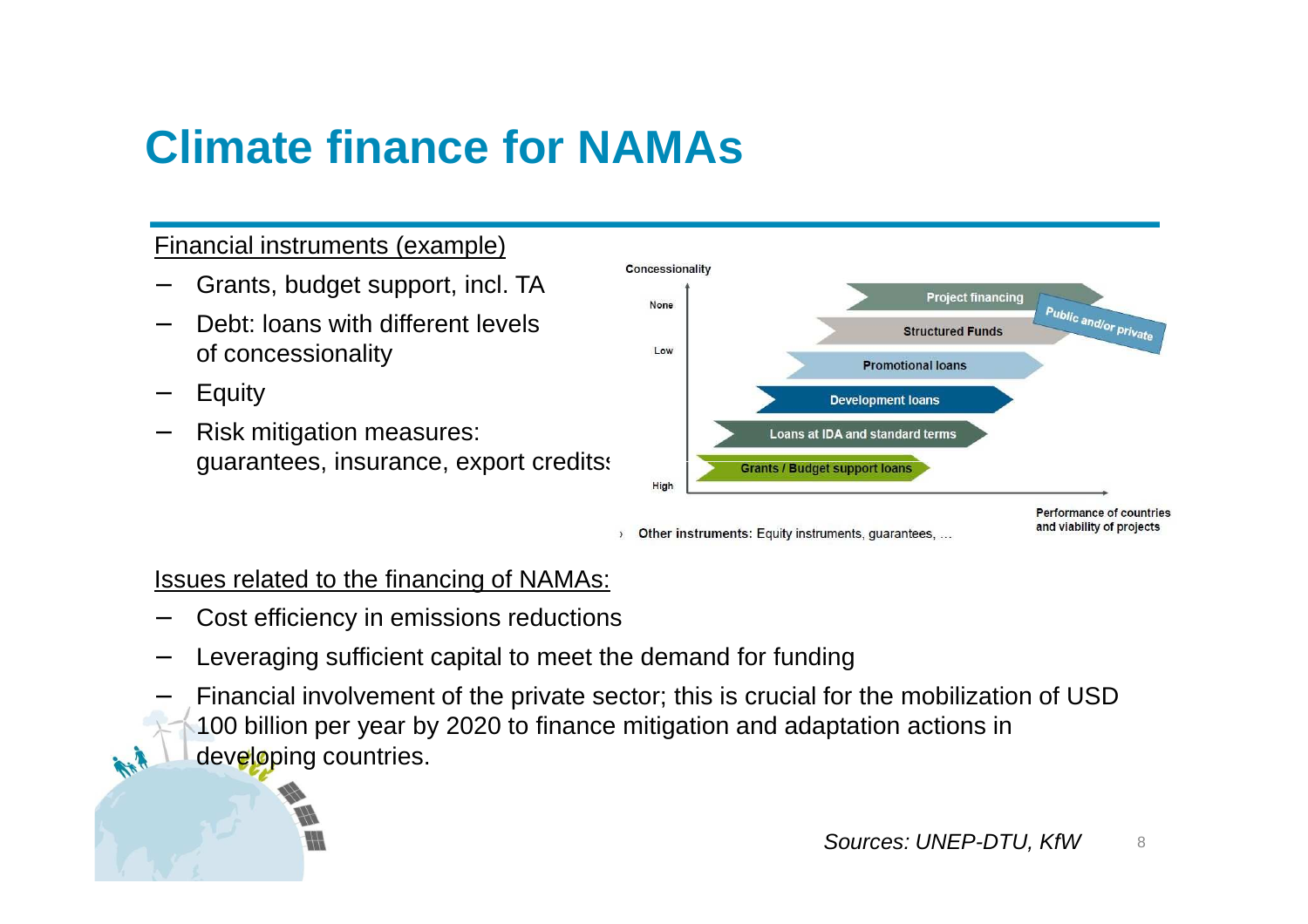### **NAMA Facility: Support for the implementation of NAMAs**

#### **Facts**

- • Officially announced by Germany and UK at COP 18 in Doha in 2012
- $\bullet$  In 2015 Denmark and the EU Commission joined the NAMA Facility, overall funding increased  $to$   $>$  EUR 200 million.



#### **Purpose and role**

- •Funding the implementation of **ambitious** NAMAs seeking international support
- •Demonstrating a framework for providing tailor-made climate finance.
- • **Raising ambition** to close the emission gap and address the lack of NAMA finance for implementation
- • Demonstrate that climate finance can effectively support **transformational change**  in partner countries, reduce GHG emissions and enhance low-carbon development



Support for the implementation of **"NAMA Support Projects"** focussing on financial support (e.g. grants, concessional loans, guarantees), with technical assistance (e.g. capacity building) where combined with or closely linked to financial support.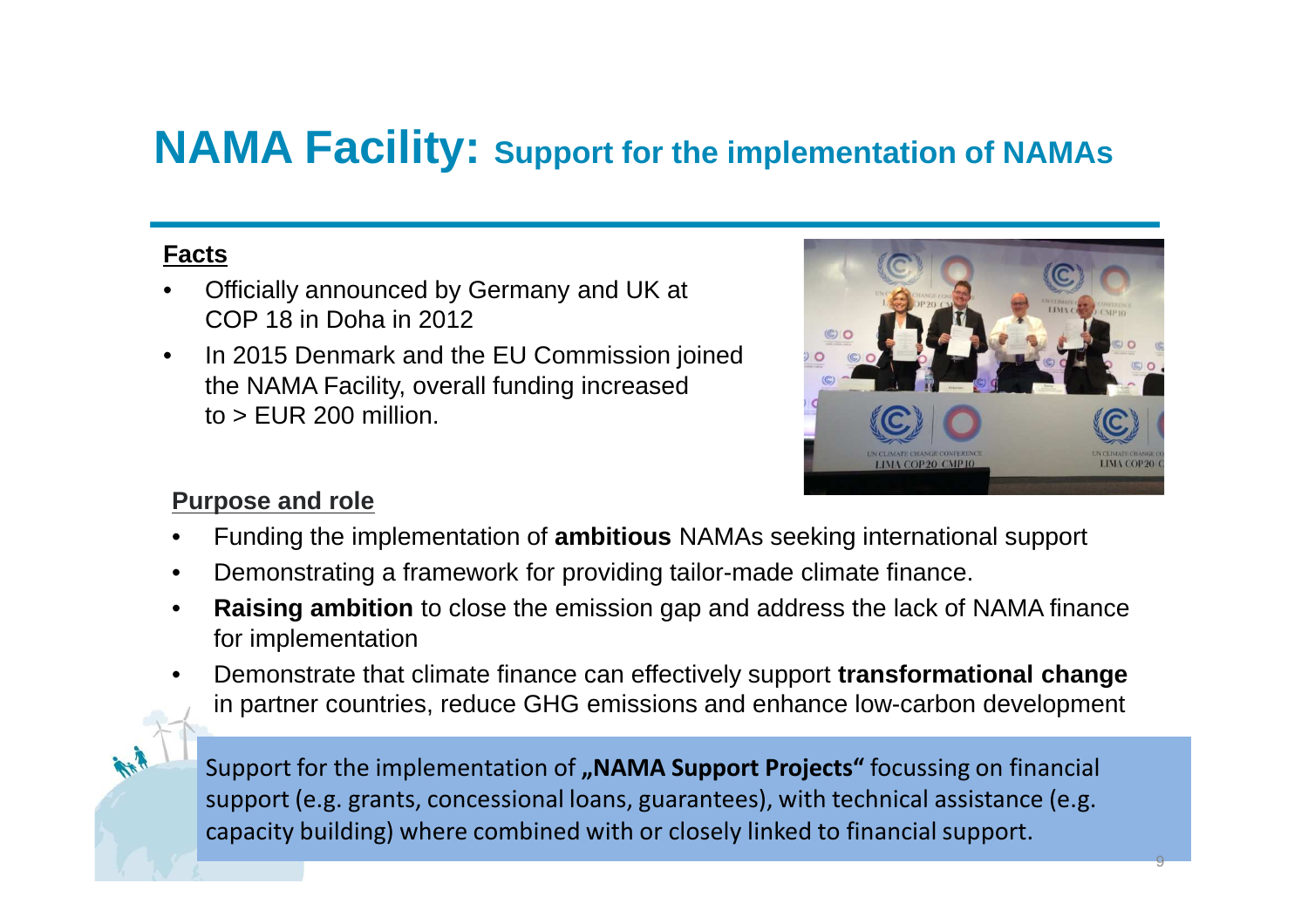### **Assessment Criteria NAMA Support Projects**

#### **I Eligibility Criteria**

- $\checkmark$  formal requirements (completeness, language regime, etc.)
- $\checkmark$  submission by a national government, regional intergovernmental organisation or qualified Delivery Organisation (see criteria)
- $\checkmark$  endorsement by the national government (letter for support)
- $\checkmark$  cooperation with a qualified Delivery Organisation (letter of support)
- $\checkmark$  readiness for starting the implementation of the NAMA
- $\checkmark$  adequate time-frame for the implementation
- $\checkmark$  financing volume between  $\epsilon$  5-20 million
- $\checkmark$  concept for the phase-out of international support
- $\checkmark$  qualification as Official Development Aid (ODA) given





#### **III Feasibility Criteria**

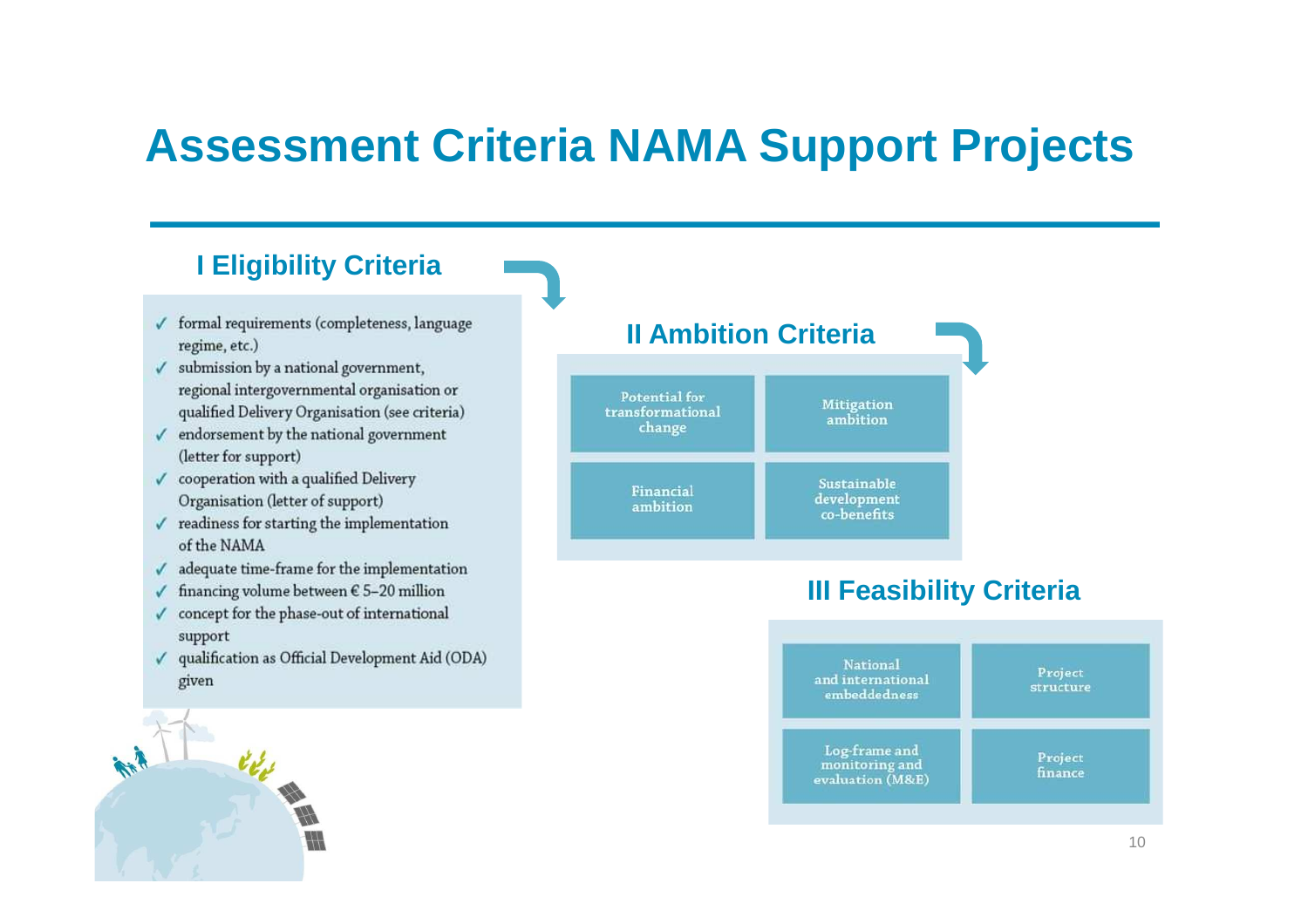### **Three Calls for NAMA Support Projects**

- − Since 2013 three calls for projects were launched by the NAMA Facility
- − A total of 138 Outlines were submitted covering different sectors and regions
- − Results of the 3rd Call will be announced during COP 21 in Paris



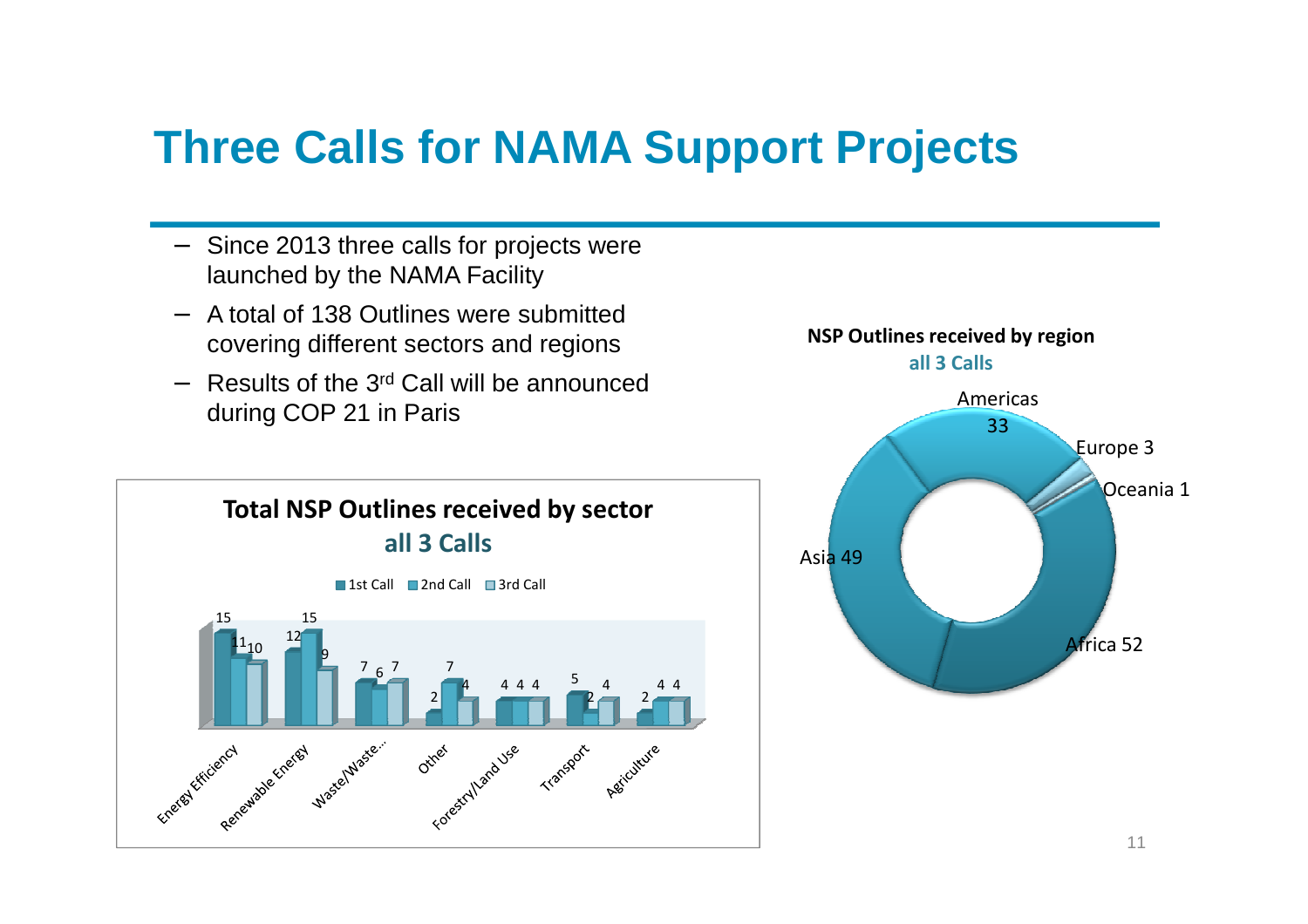## **Selected NAMA Support Projects**



| <b>Country</b>      | <b>NAMA Support Project</b>                                                          | <b>Funding Volume</b><br>(million EUR) |
|---------------------|--------------------------------------------------------------------------------------|----------------------------------------|
| <b>Mexico</b>       | Implementation of Housing NAMA in Mexico*                                            | 14                                     |
| <b>Costa Rica</b>   | Low Carbon Coffee NAMA Costa Rica*                                                   | $\overline{7}$                         |
| <b>Indonesia</b>    | Implementation of the Sustainable Urban Transport<br>Program Indonesia - SUTRI NAMA* | 14                                     |
| <b>Chile</b>        | Self-Supply Renewable Energy (SSRE) in Chile                                         | 15                                     |
| <b>Columbia</b>     | Colombia Transit-Oriented Development (TOD)<br><b>NAMA</b>                           | 14.9                                   |
| <b>Peru</b>         | TRANSPerú - Sustainable Urban Transport NAMA<br>Peru                                 | 9                                      |
| <b>Tajikistan</b>   | Forestry NAMA Support Project Tajikistan                                             | 13                                     |
| <b>Thailand</b>     | <b>Thailand Refrigeration and Air Conditioning NAMA</b><br>(RAC NAMA)                | 14.7                                   |
| <b>Burkina Faso</b> | Biomass Energy NAMA Burkina Faso                                                     | 13.5                                   |

\* funding for implementation approved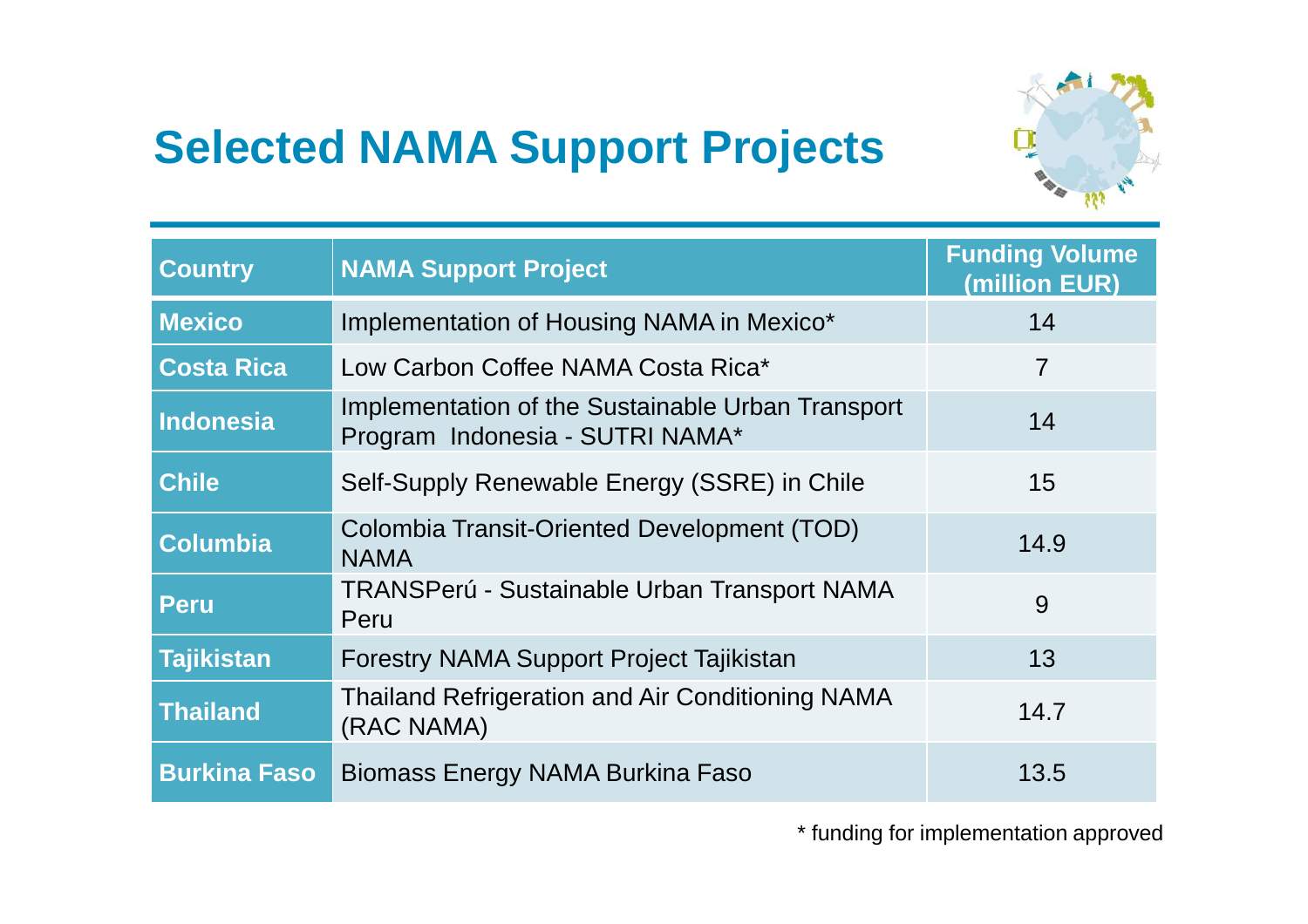## **Thailand - Refrigeration and Air Conditioning (RAC) NAMA**

Transforming the market for RAC and cooling technology

- • **Objective**: initiate a sector wide transition towards the use of climate friendly and energy efficient cooling technologies
- •Emission reduction: 19,4 Mt  $CO<sub>2</sub>$ eq over the lifetime

#### **Financing mechanism**:

- • Grants for RAC producers covering the incremental cost of the new technology
- • Subsidized loans for users as a revolving fund through commercial banks
- •Financial volume: 9.9 mill. EUR
- Leverage: 10 mill. EUR public and 52 mill. EUR private •funding



Photo: TSU NAMA Facility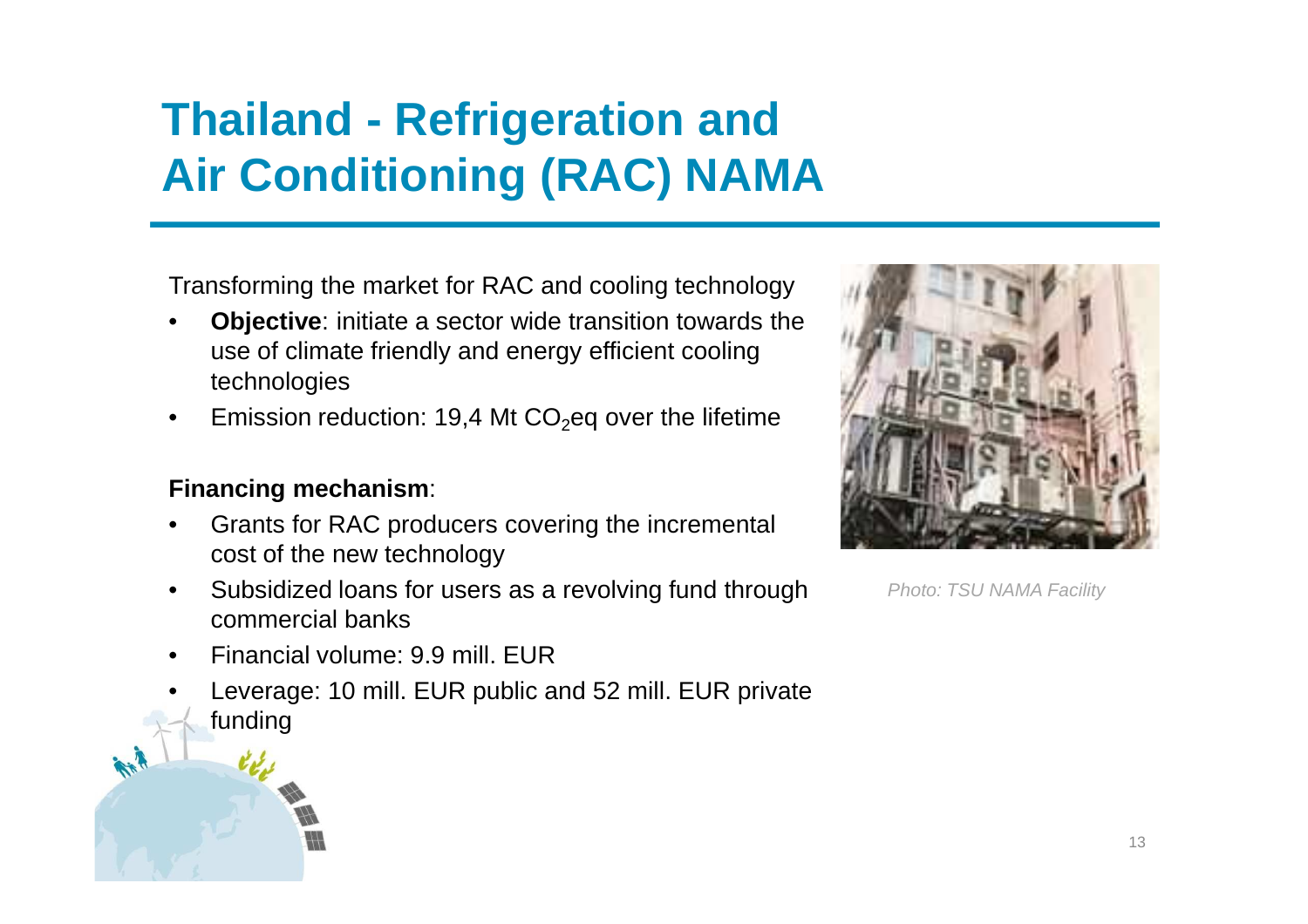## **Chile - Self-Supply Renewable Energy NAMA**

- • **Objective**: The project aims to foster renewable energy for self consumption in small and mediumsized businesses
- $\bullet$ Business model RE self-consumption
- $\bullet$ Emission reduction: 1.5 Mio. t  $CO<sub>2</sub>$ -e over 25 years

**Financial mechanism** (details under design):

- $\bullet$  Pre-investment grants for project promoters (for feasibility studies to set up a project pipeline
- Partial credit guarantee scheme for local financial  $\bullet$ intermediaries channeled via CORFO
- $\bullet$ Training for bankers

•

- • Financial volume: 12 mill. EUR
	- Leverage: 18.3 mill. EUR public funds
		- 41.2 mill. EUR third party contributions (GEF and CTF)



Photo: TSU NAMA Facility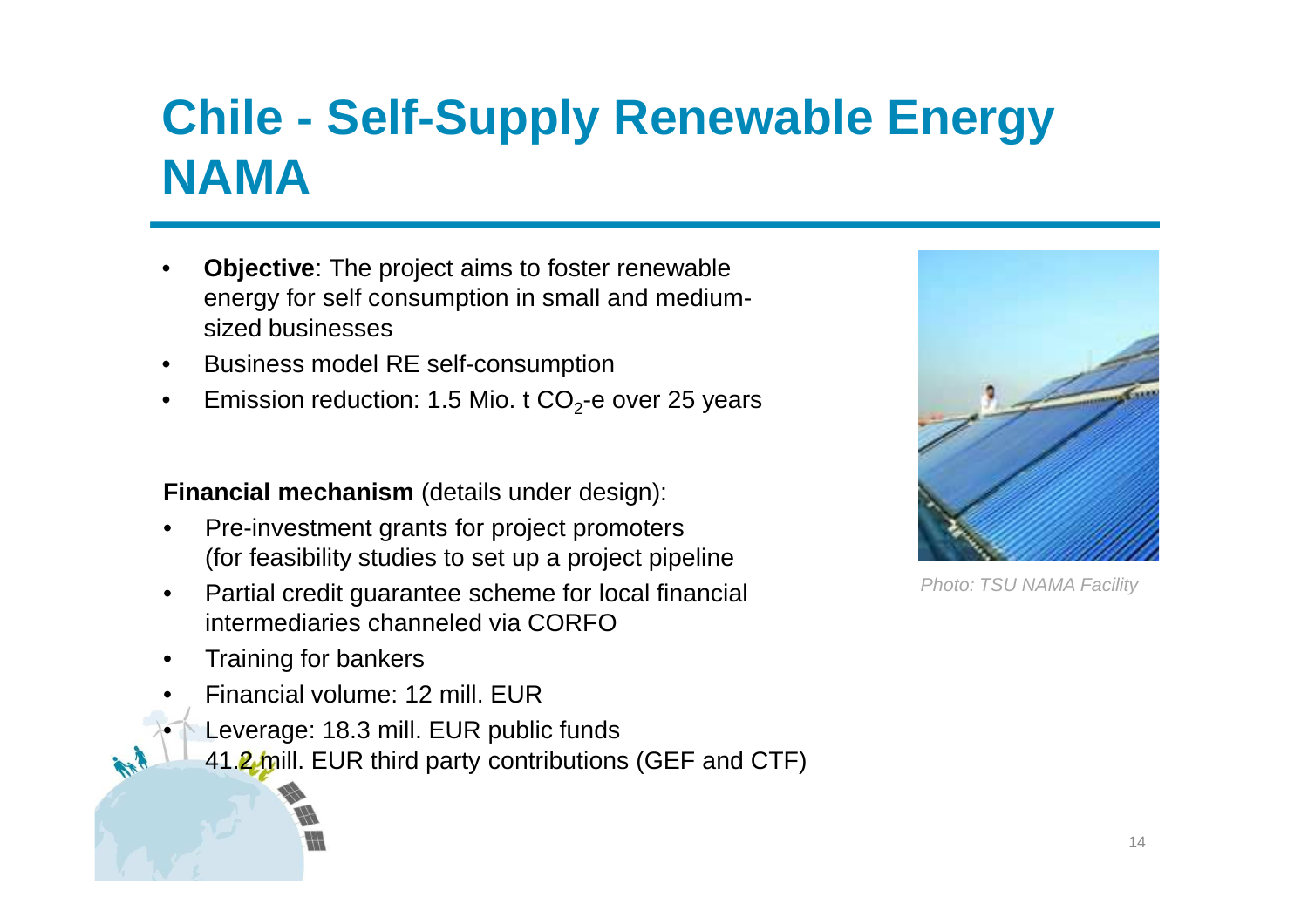# **Peru – TransPeru NAMA**

- •**Objective:** Transformation of the Peruvian urban transport sector into a sustainable low-carbon sector. The project rests on two building blocks: high quality public transport provision and vehiclefleet optimisation.
- $\bullet$ Emission reduction:  $2.2$  MtCO<sub>2</sub> in 2022



#### **Financing Mechanism**

- • Policy-based lending, a policy matrix is the core element which defines the activities. Disbursements are linked to compliance with the matrix (results based funding).
- •Funding volume: 4 mill. EUR of grants directly bound to "soften" a development loan of 44 mill. EUR.

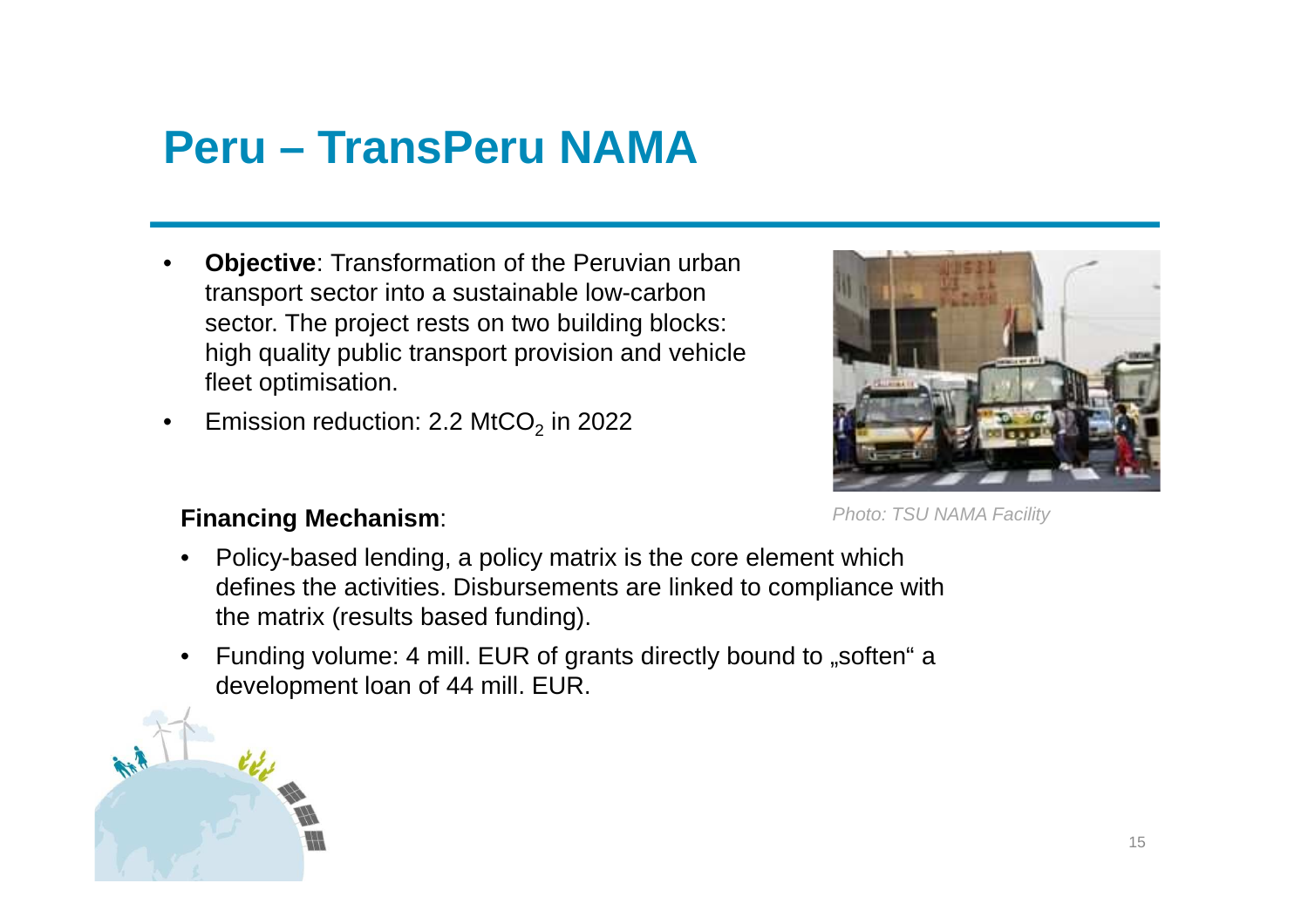## **NAMA Financing Mechanisms: Summary**

| <b>Country / Sector</b>            | <b>Financial support mechanism</b>                                                                                                                         |
|------------------------------------|------------------------------------------------------------------------------------------------------------------------------------------------------------|
| <b>Mexico -</b><br>housing         | Loan guarantees for financial intermediaries<br>1.<br>2.<br>Direct investment grants to small and medium sized<br>developers                               |
| <b>Costa Rica -</b><br>agriculture | Subsidized loans and loan guarantees<br>1.<br>Small-scale direct investment subsidies (grant)<br>2.<br>3.<br>Subsidies (grants) for planting special trees |
| Indonesia -<br>transport           | 1.<br>Concessional loans to private companies<br>Grant funding of public infrastructure<br>2.                                                              |
| <b>Chile</b>                       | Direct investment grants to small and medium<br>1.<br>promoters<br>2.<br>Loan guarantees for financial intermediaries                                      |
| <b>Thailand</b>                    | Grants for producers covering incremental cost of new<br>1.<br>technologies<br>Subsidized loans for users<br>2.                                            |
| Peru - transport                   | Results based funding of a policy matrix                                                                                                                   |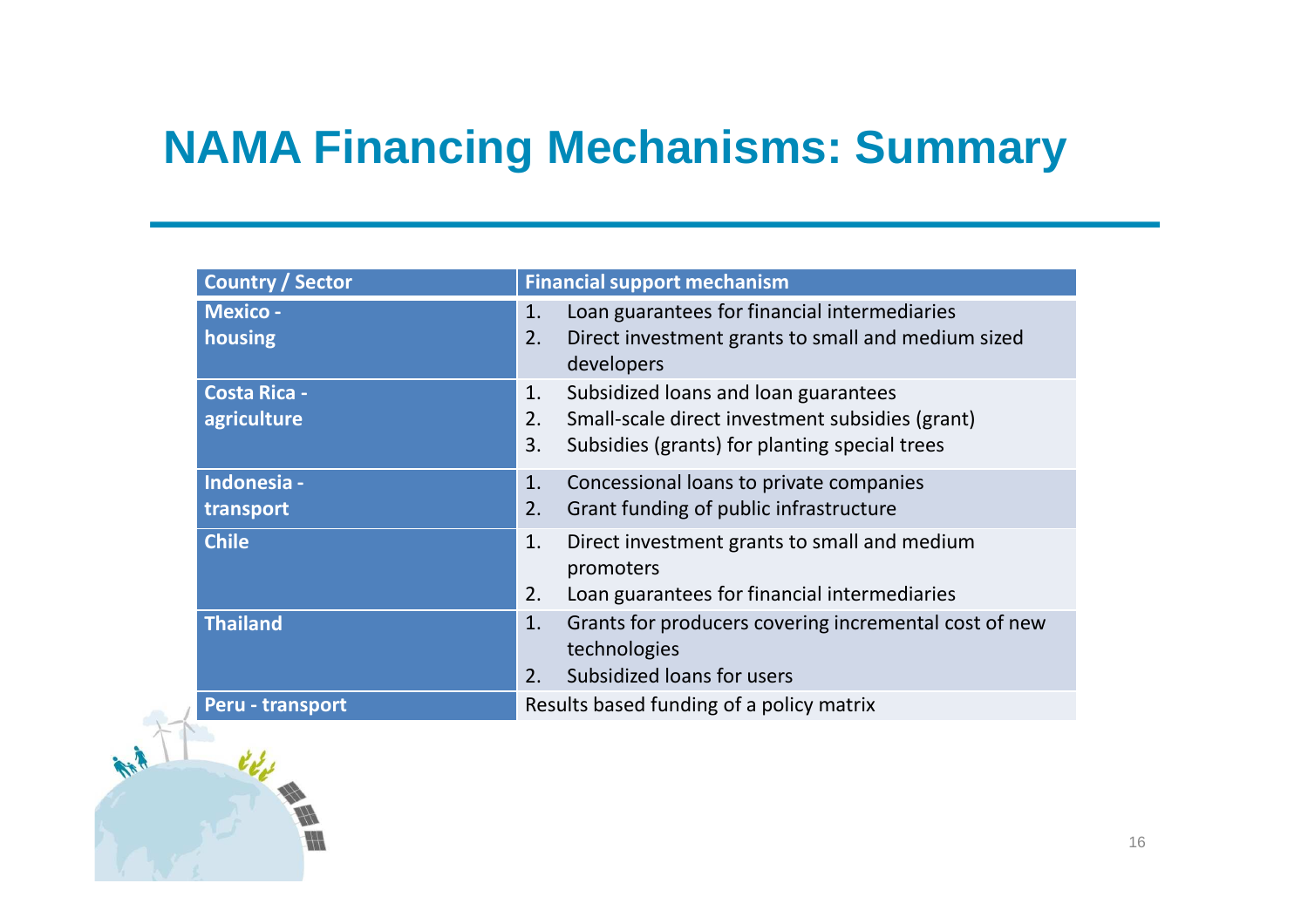# **Lessons Learned and Conclusions**

- › Implementation readiness: very few projects are in a stage where actual investments are supported through specific policy frameworks, many projects are still in an early stage of development and require substantially more time for preparation. It should be seen as a continuum.
- › Financial support mechanisms (incl. policy support) are not fully developed at outline or even at proposal stage. Neither are business models/cases for the investors that would serve as a basis for the selection of a suited financing mechanism.
- › In general, we have the impression that the development of financing mechanisms so far are not in the focus when developing NAMAs. At least from the 140 outlines we received through 3 calls, we can see this as a consistent weakness.

We would like to encourage countries and technical and advisory organizations being involved in NAMA preparation

- › to consider and integrate financial aspects and financing schemes right from the beginning into the NAMA development and to involve the banking sector
	- to be more innovative/creative in selecting adequate financing mechanisms

›

›

to really think about the best leverage effect and the highest sustainability of climate finance, e.g. by de-prioritizing grant schemes as financing mechanisms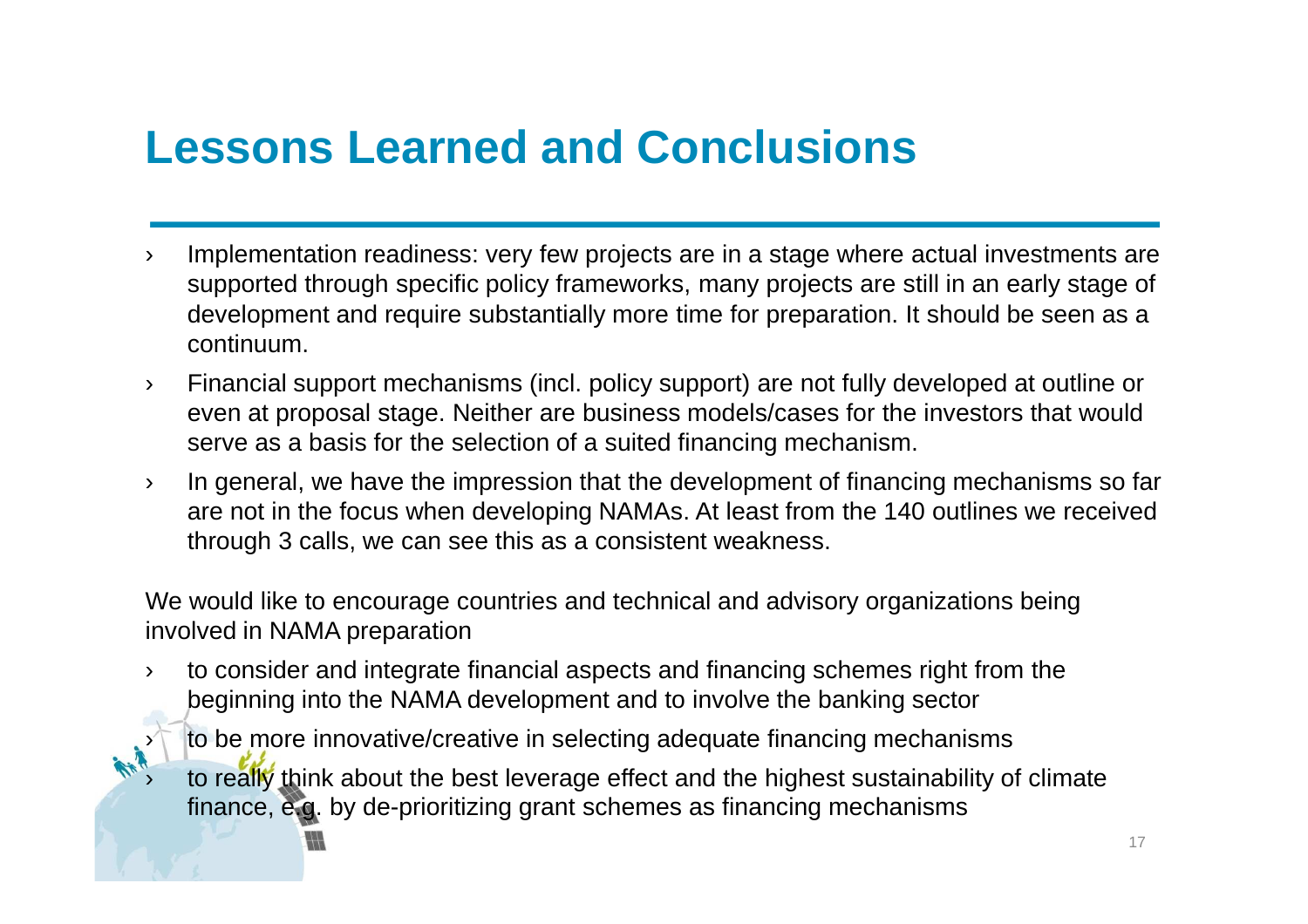## **Post-COP 21 perspectives**

What can we expect for NAMAs?

- › NAMAs will continue to have an important role in climate action. They can be the building blocks for a future climate regime and hence deserve to be accepted as a serious approach for the delivery of government-led mitigation actions.
- › (Indented) nationally determined contributions will define the ambition in a new climate agreement, NAMAs will bridge the gap between ambition and action; especially for those parts of INDCs that are conditional.
- › NAMAs will provide the experience and lessons learned on the ground that is necessary for replication and scaling-up of climate action and for accessing larger funds (e.g. through the GCF).
- › More exchange will be required between the practitioners, including the developers and financiers of NAMAs, we also would expect that governments will strengthen their NAMA coordination role in the different sectors.
- › Unclear at this stage how the finance landscape will develop with regard to NAMAs, whether NAMAs are fit for GCF funding or whether they will be supported by more flexible financial support, e.g. through bilateral financing institutions. Technical support will continue to be very relevant for NAMA development, incl. capacity building, supporting the enabling environment and MRV.

See also: Mitigation Momentum Roundtable dinner on NAMAs 2015  $^{18}$